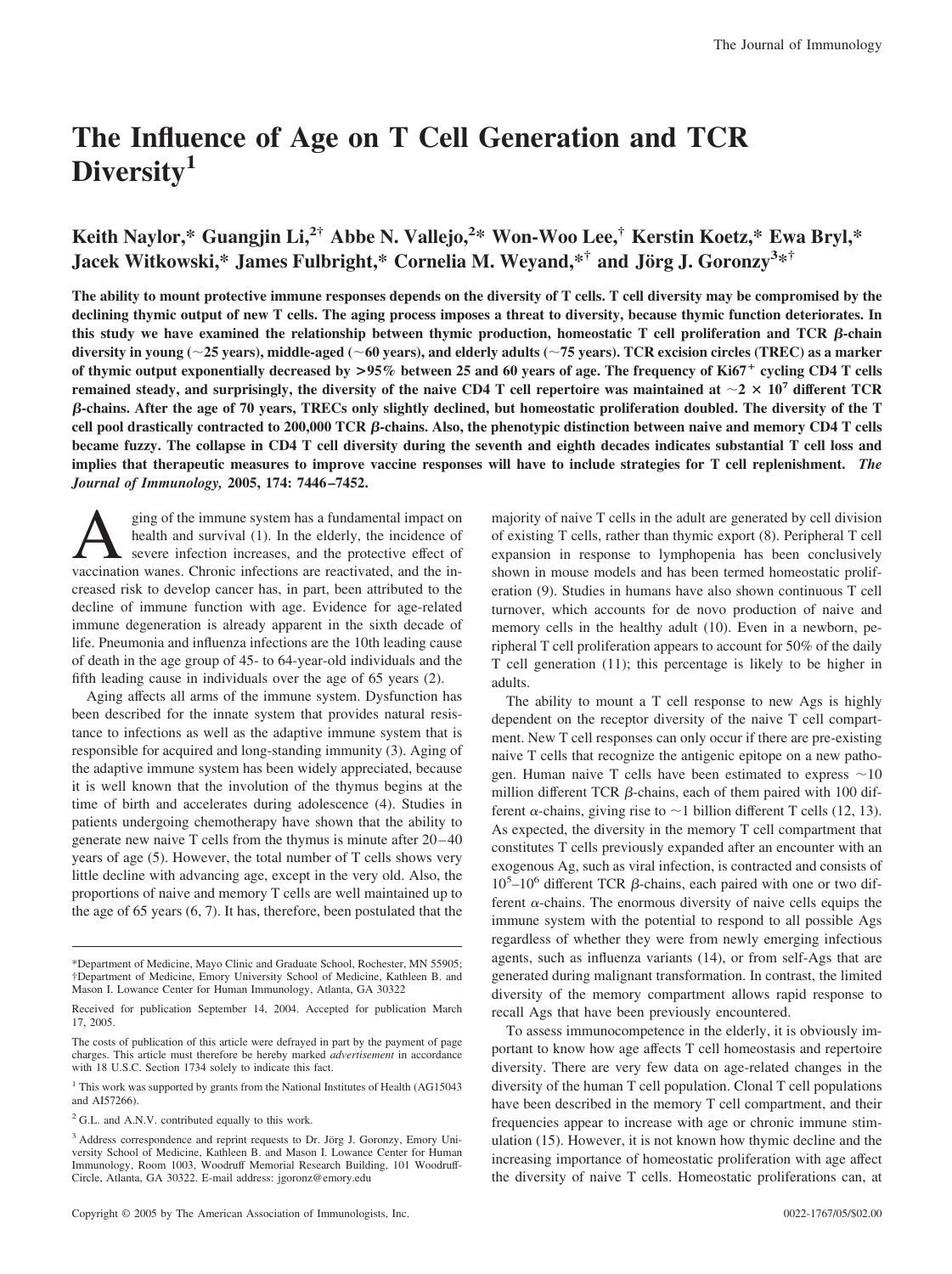best and under absolutely random conditions, maintain diversity; only the production of new human T cells in the thymus has a chance to increase diversity. The question of how long the diversity of naive T cells is maintained is of critical importance for developing vaccination strategies. Only a highly diverse naive T cell repertoire is able to respond to newly arising Ags. If the repertoire is contracted, and the generation of T cell responses to novel Ags is unlikely, the emphasis needs to be on boosting existing immunity to determinants that are shared with pathogens previously encountered. We, therefore, examined how T cell generation and T cell homeostasis change with age and how TCR repertoire diversity is affected.

# **Materials and Methods**

# *Subjects*

PBMCs were obtained from 156 healthy volunteers, aged 18-88 years. The protocol was approved by the Mayo Clinic Institutional Review Board and the Emory University Institutional Review Board, and all participants provided informed consent. Individuals with a serious disease, such as a chronic inflammatory disease, cancer, a history of chemotherapy, advanced atherosclerotic disease or congestive heart failure, poorly controlled diabetes mellitus, or chronic obstructive pulmonary disease were excluded.

#### *Cell purification*

CD4<sup>+</sup>CD45RO<sup>+</sup> and CD45RO<sup>-</sup> T cells were purified from PBMC on a FACSVantage (BD Biosciences) to obtain highly purified T cell subsets for TCR sequencing and probe design. For measurements of TCR excision circles  $(TREC)^4$  and for the limiting dilution repertoire studies,  $CD4T$  cells were negatively selected using anti-CD8 Abs conjugated to magnetic beads (Miltenyi Biotec). For the repertoire studies with bacterial cloning, CD4 T cells were negatively enriched with human CD4<sup>+</sup> T cell enrichment mixture (RosetteSep; StemCell Technologies), and naive T cells were isolated by positive selection with anti-CD45RA magnetic beads (Miltenyi Biotec). Purity was between 94 and 97%.

#### *Quantification of signal joint TRECs*

Genomic DNA was extracted from purified CD4 T cells, and TRECs were quantified as recently described (11, 16).

#### *Flow cytometry*

PBMCs were stained with anti-CD45RA-FITC, anti-CD45RO-PE, anti-CD4-PerCP, and anti-CD3-allophycocyanin. To determine the frequency of cycling cells, PBMCs were stained with FITC-conjugated anti-Ki67 Abs after permeabilization with 1% Triton X-100 and then with PerCP-conjugated anti-CD4 and PE-conjugated anti-CD45RO Abs (all from BD Biosciences) (11).

#### *Repertoire analysis by limiting dilution analysis/oligonucleotide hybridization*

cDNA from sorted T cell subsets were amplified with TCR BV8 and TCR BC primers, followed by reamplification with BV8 and BJ2S5 primers as previously described (12). PCR products were cloned using a TA cloning kit (Invitrogen Life Technologies) and sequenced. Biotinylated probes spanning the N-D-N region of the TCR sequences were designed.

The frequencies of individual TCR sequences were determined by limiting dilution analysis as previously described (12). cDNA from multiple aliquots of serially diluted CD4 T cells were prepared and amplified with TCR BV, BC, and BJ primers in a seminested PCR. Amplified products were labeled with digoxygenin-11-dUTP, then hybridized with the biotinylated probes derived from the same individual using a commercial PCR ELISA kit (Roche). Hybridization signals of  $>10\%$  of the positive control were considered positive. Frequencies were determined assuming a Poisson distribution.

#### *Repertoire analysis by TCR cloning and hybridization*

Total RNA was isolated from 500,000 purified naive CD4 T cells using TRIzol (Invitrogen Life Technologies), and cDNA was synthesized. TCR  $\beta$ -chain sequences were amplified in a seminested PCR. The first-round PCR amplification was performed using primers TCR BV8 (5-ATT TACTTTAACAACAACGTTCCG-3) and BC (5-GTGGGAGATCTCT GCTTCTG-3). Products were reamplified using primers TCR BV (5- GGGACTCAGCTGTGTACTTCTG-3) and BJ2S5 (5-ACCAGGAGC CGCGTGCCT-3'). The resulting amplification products were  $\sim$ 80-90 bp. For each donor, amplification products were obtained from several aliquot cell samples. Probes were prepared from one of the amplicons and labeled by random labeling (RadPrime DNA Labeling System; Invitrogen Life Technologies). Serially diluted amplicons (0.15–10 ng) from all cell samples were blotted and hybridized with the probe. After overnight hybridization, the membrane was washed and scanned using a PhosphorImager (Molecular Dynamics). The hybridization signals of samples with probe and blotted DNA derived from the same individual, but different CD4 T cell samples, were compared with positive (blotted DNA and probe from the same blood sample) and negative controls (blotted DNA and probe from different donors).

In parallel, all TCR amplification products were cloned into vector pCR2.1-TOPO using a TOPO TA cloning kit (Invitrogen Life Technologies). Bacterial colonies were transferred to a nylon membrane, the immobilized DNA was hybridized with the radiolabeled probe, and the percentage of hybridized colonies was determined. Comparisons were conducted as described above for the dot blot.

#### *Statistical analysis*

Data were analyzed using a nonparametric Mann-Whitney *U* test (Sigma Stat; SPSS).

#### **Results**

#### *De novo generation of T cells with age*

Until very recently, studies of thymic activity were indirect and based on estimates of the thymic epithelial space. The finding that recent thymic immigrants carry episomal DNA fragments that have been excised during TCR gene rearrangement has permitted a more direct estimate of de novo T cell generation (17, 18).

These episomal DNA fragments, also termed TRECs, can be quantified by real-time PCR. The results for CD4 T cells in a cohort of individuals ranging in age from 18 to 90 years are shown in Fig. 1. Young adults have a median of  $\sim$ 4000 TRECs/3  $\times$  10<sup>5</sup> cells. The majority of TREC<sup>+</sup> T cells only express a single TREC and very few T cells, at most two TRECs per cell; these data, therefore, indicate that  $\sim$  1–2% of all CD4 T cells in this age group expressed such a DNA episome and represented cells that had not divided and presumably had recently emigrated from the thymus. There was a considerable variability in the frequency of TREC<sup>+</sup> cells in young adults. With increasing age, the frequency of

Age (years) **FIGURE 1.** Age-dependent decline in thymic output. CD4 T cells were purified from healthy individuals aged 18 – 88 years, and the number of TREC was quantified. Results are shown as box plots for different age strata, displaying medians, 25th and 75th percentiles as boxes, and 10th and 90th percentiles as whiskers. TREC concentrations were very low after the age of 55 years, suggesting that thymic output after this age is minimal at best.



<sup>4</sup> Abbreviation used in this paper: TREC, TCR excision circle.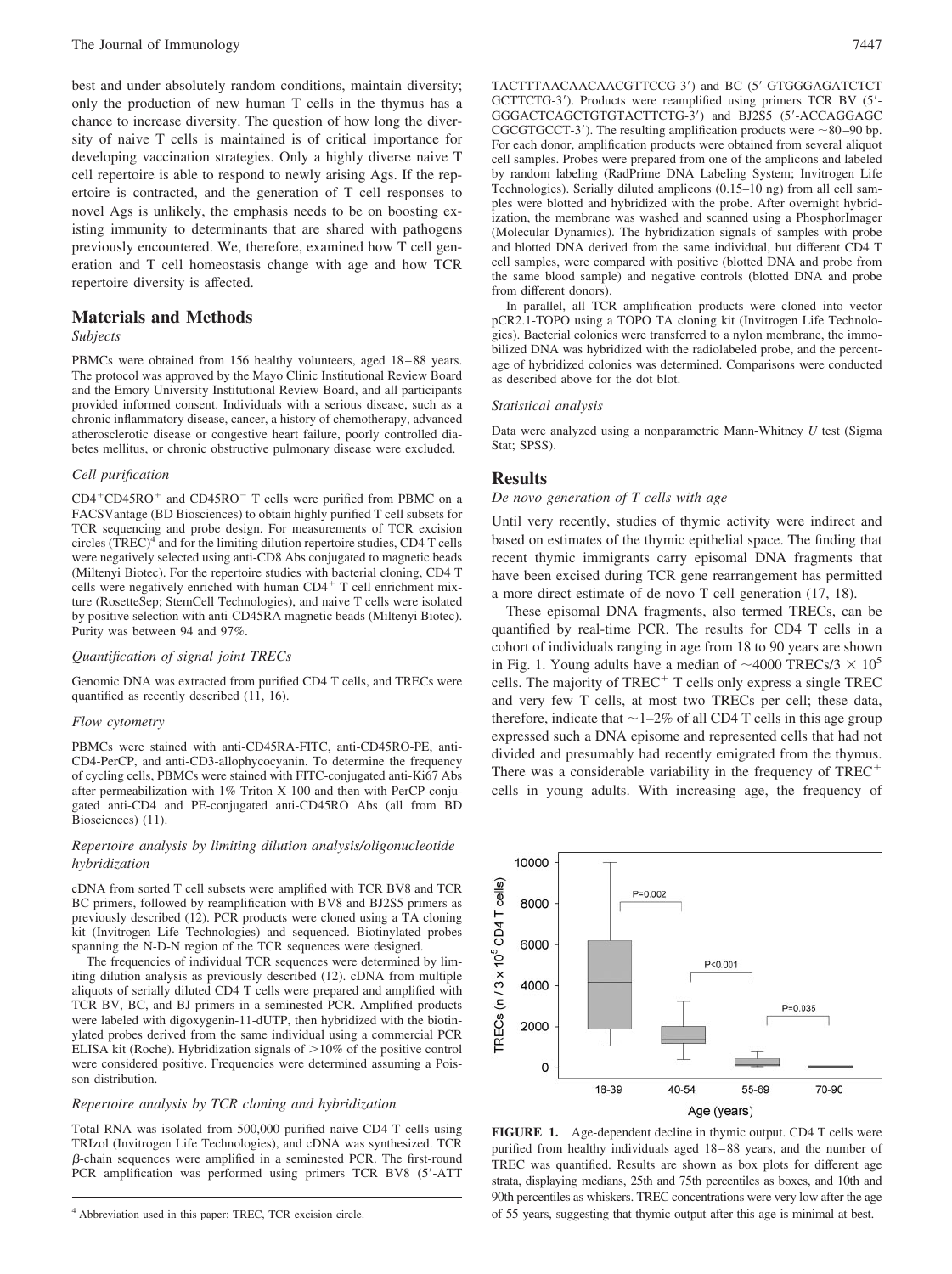7448 T CELL DIVERSITY AND AGE

TREC- cells progressively and significantly decreased. In addition, the variability within each age group declined, and individuals  $\geq 55$  years of age uniformly had a very low frequency of  $TREC^+$  cells. However, even between the age group of  $55-69$ years and the age group of 70 –90 years, there was a significant decline in TRECs. These data document that the thymic output after the age of 55 years is very minimal. It is currently not known how stable TREC expression in individual cells is in the absence of proliferation. The data shown in Fig. 1, therefore, represent an upper estimate of thymic activity in the different age groups. It is possible that the small frequency of TREC<sup>+</sup> cells in older individuals represents the survival of  $TREC^+$  cells rather than minimal ongoing thymic activity.

# *T cell generation from homeostatic proliferation of mature T cells*

To answer the question of whether the decline in thymic output leads to a relative increase in the memory compartment at the expense of the naive compartment or whether the decreased influx is compensated for by increased peripheral proliferation of naive T cells, we determined the frequencies of naive and memory cells and the relative fraction of cycling T cells that express Ki67. CD45 splicing variants allow for a relatively specific distinction between naive and memory CD4 T cells. As shown in Fig. 2*A*, CD45RA and CD45RO populations within CD4 T cells are clearly distinct in young and old adults. There is a small CD45RO CD45RA doublepositive population that is sometimes expanded in older individuals. In contrast to CD8 T cells, CD4 T cells lacking CD45RO expression do not have a phenotypic marker profile associated with effector cells, such as loss of CD28, CD27, or CD7 (data not shown). Consistent with published results  $(6, 7)$ , the frequencies of CD4-CD45RO T cells varied widely between individuals. There was an increase in CD45RO<sup>+</sup>CD4 T cells at the expense of CD4<sup>+</sup>CD45RO<sup>-</sup> T cells with age, which only reached significance after the age of 70 years ( $p = 0.004$ ). The magnitude of this increase was small (Fig. 2*B*).

The turnover of CD45RO<sup>-</sup>CD4 T cells was very stable between the ages of 18 and 69 years and was tightly regulated, with 0.1–  $0.4\%$  of CD45RO<sup>-</sup>CD4<sup>+</sup> T cells in cycle at any particular time (Fig. 2*C*). Ki67 staining has been shown to highly correlate with in vivo turnover studies using deuteriated glucose or water (10, 19). Our data would therefore indicate a daily production rate of  $\sim$ 200 million naive T cells. Only after the age of 70 years is the frequency of cycling CD45RO<sup>-</sup>CD4 T cells doubled. The frequency of cycling CD4 CD45RO<sup>+</sup> T cells was  $\sim$  10-fold higher than that for naive cells, consistent with the increased turnover that has been described for memory T cells (20). Again, there was no obvious change in cell proliferation up to the age of 69 years, and only after this age was the frequency of cycling memory T cells increased.

**FIGURE 2.** Homeostatic proliferation of naive and memory CD4 T cells. *A*, Two-color staining with Abs to CD45RO and CD45RA allows for distinguishing between two single-positive populations and a small double-positive population. Representative examples from a young and an old adult are shown. CD45RO<sup>-</sup>CD4<sup>+</sup> T cells did not have any phenotypic characteristics of memory/effector cells (data not shown) and were considered to constitute naive cells. *B*, The frequencies of CD4<sup>+</sup>CD45RO<sup>+</sup> T cells only slightly increased with age. The increase was only significant after the age of 70 years ( $p = 0.004$ ). *C*, Turnover of naive (*left*) and memory CD4 T cells (*right*) was separately estimated from the frequency of cycling Ki67-expressing cells, as determined by flow cytometry. Homeostatic proliferation was approximately steady up to the age of 70 years, after which it increased.

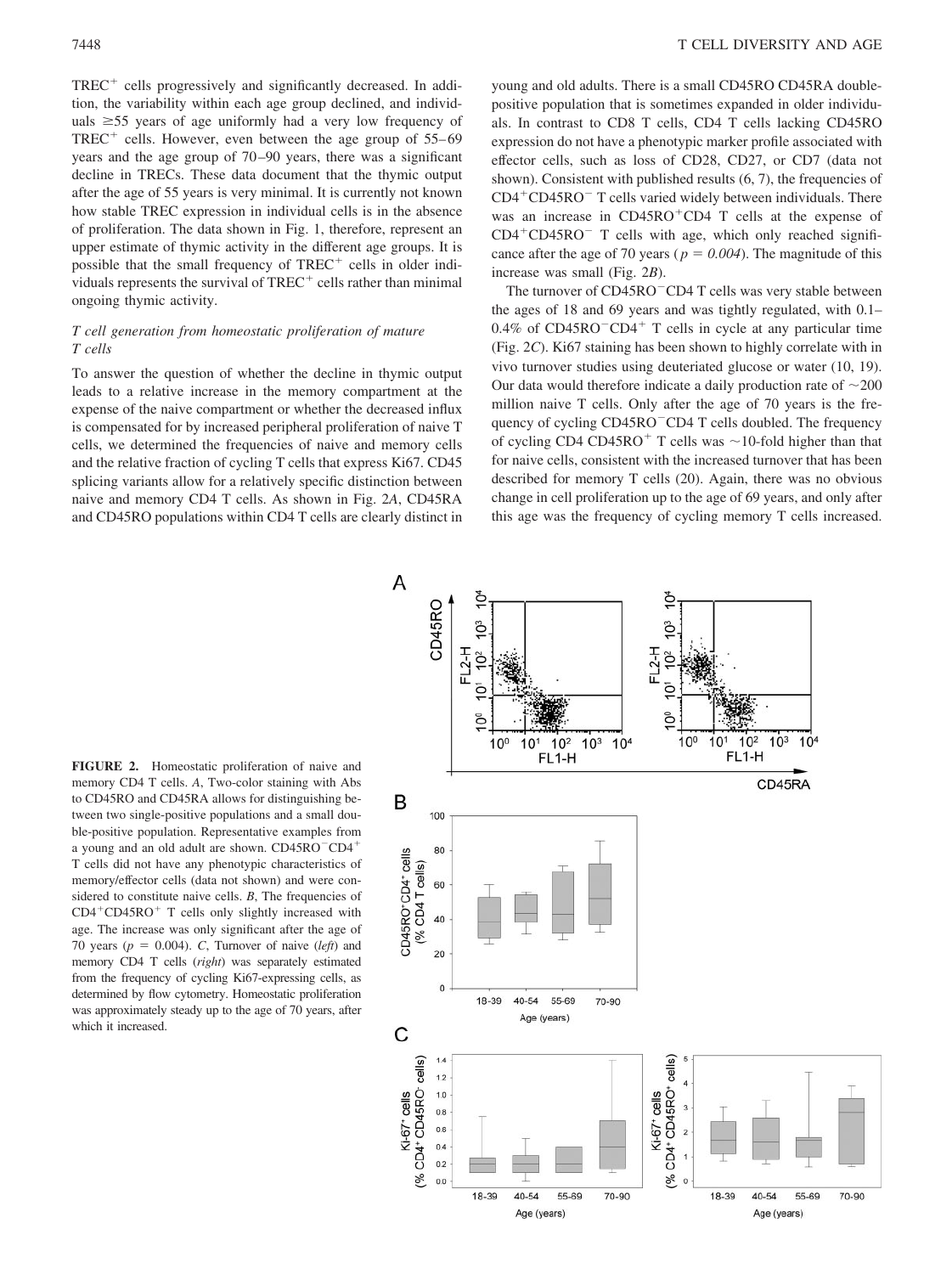**FIGURE 3.** Age and naive TCR  $\beta$ -chain diversity. TCR diversity was estimated in three individuals, each of whom represented one age group. CD45RO<sup>-</sup>CD4<sup>+</sup> T cells were isolated, random samples of TCR  $\beta$ -chains were sequenced, and the frequencies of these sequences were determined in a subsequent blood sample of the same individual by limiting dilution and PCR/oligonucleotide hybridization. Within each age group, the frequency spectrums in the individuals studied were not different, and a summary of the frequency spectrum is, therefore, shown. Diversity was maintained up to the age of 65 years, but then dramatically contracted.





Thus, naive T cells from healthy individuals are in constant turnover; however, the turnover rate is narrowly controlled up to the age of 70 years and does not correlate with decreased thymic activity. Memory T cells have a nearly 10-fold higher turnover than naive T cells. Despite the declining influx of new naive T cells from the thymus and the lower turnover rate of naive T cells, the relative size of the naive compartment was well maintained up to age of 70 years. The memory T cell compartment is only minimally expanded at the expense of the naive T cell compartment, suggesting that the sizes of both compartments are independently controlled (21).

## *TCR diversity of naive T cells and aging*

To estimate the receptor diversity of the T cell compartment, naive and memory CD4 T cells were purified based on the expression of the cell surface marker CD45RO and  $\sim$  50 unique TCR sequences in each sample were identified. Oligonucleotide probes specific for the unique sequence stretch of each TCR were designed. The frequency of each TCR was determined in a second blood sample obtained from the same donor within 2 mo, using a limiting dilution system and a combination of PCR and oligonucleotide hybridization. Three healthy individuals for each of three age ranges  $(25-30, 60-65, and 75-80 years)$  were selected. All nine individuals were representative for their respective age group in terms of TREC concentration, frequency of naive and memory T cells, and frequency of cycling cells. Results summarizing the diversity of naive CD4 T cells are shown in Fig. 3. In the three individuals between the ages of 25 and 30 years,  $>60\%$  of all TCRs were too infrequent to be detected, suggesting that their frequency was  $\leq 1$ in 20 million. The other 40% of TCR sequences were mostly present at frequencies of up to 1 in 200,000, suggesting that these cells had undergone homeostatic proliferation.



**FIGURE 4.** Contraction of naive TCR  $\beta$ -chain diversity after 75 years of age. The limiting dilution analysis in Fig. 3 suggested a repertoire size of  $\leq$  $0.5 \times 10^6$  TCR  $\beta$ -chains in donors older than 65 years. A dot-blot assay was developed to confirm this result in additional donors. Eighty- to 90-bp TCR N-D-N region fragments were amplified from replicate samples of purified CD4<sup>+</sup>CD45RO<sup>-</sup> naive T cells from the same donor. *A*, Serial dilutions of the amplified sequences were blotted. A representative example is shown for three cell samples from a young (27 years old) and an old (75 years old) donor. The immobilized sequences were hybridized with probes prepared from the first cell sample of the young and the old donors, respectively. The signals were quantified using the ImageQuant program. *B*, Amplified sequences from several cell samples were cloned, blotted, and hybridized with a probe from the first cell sample of the same individual. The number of positive colonies was counted, and results are expressed as the mean percentage from several blots. **Results** when colonies and probe derived from the same cell sample (positive control);  $\Box$ , results when colonies and probe were from distinct cell samples of the same donor.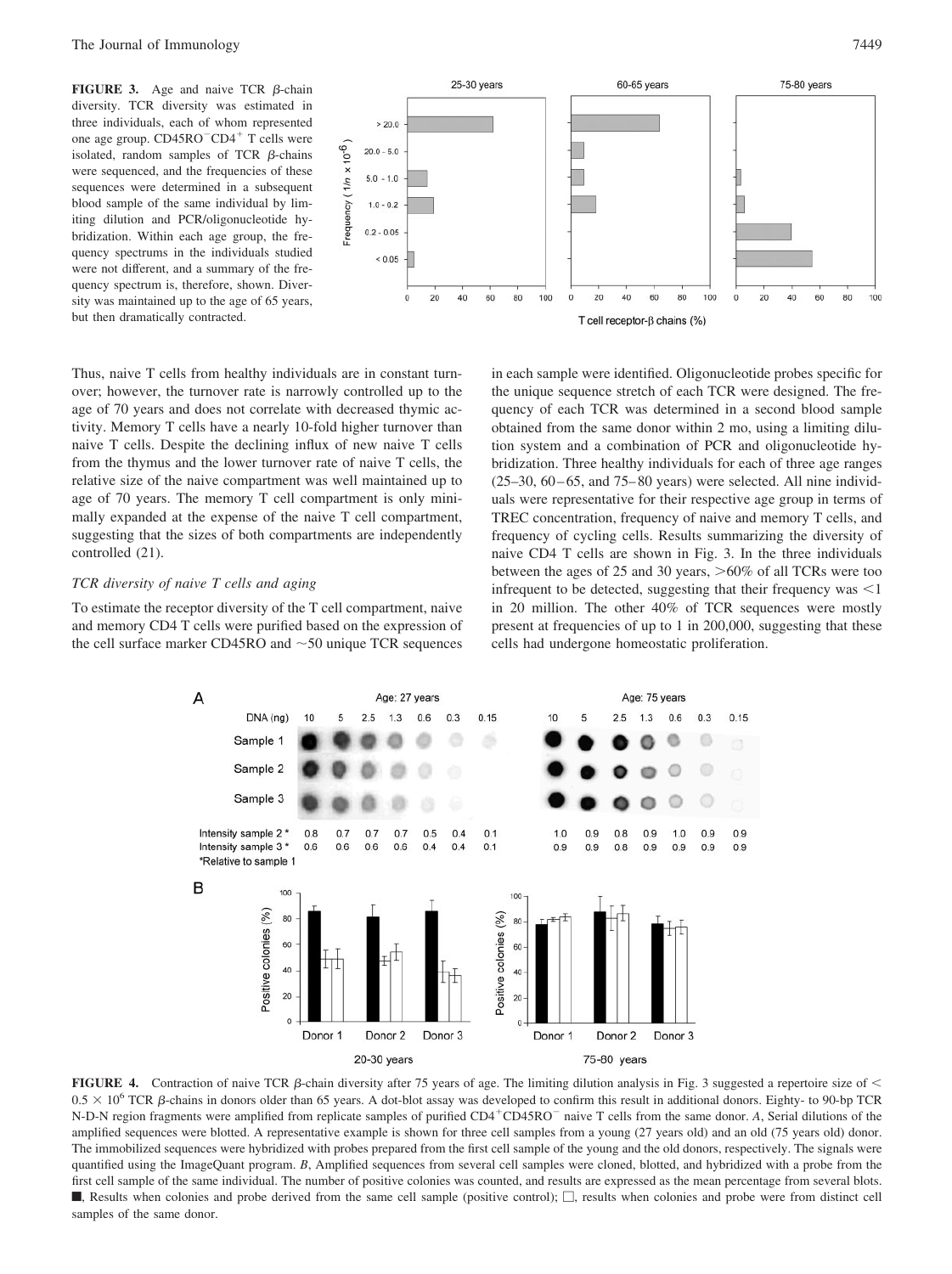



Surprisingly, compared with young adults, the frequency distribution was not different in individuals aged 60 – 65 years, although these individuals had lost at least 90% of their thymic activity and had an additional 40-year history of homeostatic proliferation. The repertoire continued to be very diverse with a median frequency of 1 in 20 million, suggesting that homeostatic proliferation was sufficiently random to maintain diversity.

The repertoire diversity dramatically changed within the next decade of life. All three individuals (aged 76, 77, and 80 years) had severely contracted repertoires. The vast majority of TCR sequences were present in frequencies of  $>1$  in 200,000, suggesting that these individuals had preserved  $\leq 1\%$  of their naive T cell repertoire diversity.

The findings were very similar in all three individuals studied, and all three were healthy elderly subjects without major apparent comorbidities. The repertoire contractions after the age of 65 years were very striking, and the rapidness of repertoire deterioration was astounding, given that diversity had been maintained for many years with minimal to no thymic input. We, therefore, set out to develop a diversity assay that can be more easily applied to a larger population than the limiting dilution assay, but is more sensitive than TCR spectrotyping. We reasoned that if the repertoire diversity is  $\sim$  200,000 TCR  $\beta$ -chains, a sample of 500,000 naive CD4 T cells should give a complete representation of the repertoire. In contrast, if the diversity is as large as it is in the young adult, any two samples of 500,000 naive CD4 T cells from the same donor should have a greatly different repertoire.

Naive CD4 T cells were purified from three additional young (20, 21, and 27 years) and three more old (75, 75, and 80 years) adults, aliquoted into samples of 500,000 cells and a 80- to 90-bp sequence of the BV8-JB2S5 TCR spanning the N-D-N region was amplified from each sample. The PCR products from all samples were blotted and hybridized with a radiolabeled probe from one of these samples. Representative results are shown in Fig. 4. For the young adult, the probe bound  $\sim$ 2-fold stronger to the amplicon received from the same cell sample than to amplicons from other cell samples of the same donor. The binding on the amplicons from other cell samples of the same donor was not significantly different from the hybridization to samples from other donors, suggesting that it probably represented background hybridization to shared BV and BJ sequences rather than sharing of identical N-D-N regions. Results for the older donor were very different. No differences in hybridization intensities were seen between the amplicons from different cell samples, suggesting that the repertoires of all samples of 500,000 cells were identical, i.e., each of them gave a full representation of the repertoire.

To allow for a more detailed analysis, PCR products from each of the cell samples from each donor were cloned and then hybridized with a radioactive probe from the same or a different amplification product. In the young adults, the TCR probe hybridized to  $\sim$ 90% of clones from the identical sample and only to 40% of a different cell sample from the same donor, indicating the high diversity of the repertoire (Fig. 4*B*). In contrast, the probe derived from the elderly individuals bound equally well to the vast majority of clones regardless of whether they were derived from the same or a different blood sample.

# *Diversity of memory CD4 T cells and aging*

As expected and as previously reported (12, 13), the repertoire of memory T cells was less diverse than that of naive T cells (Figs. 3 and 5), reflecting the phenomenon that memory T cells have been selected and clonally expanded from the naive repertoire upon Ag



**FIGURE 6.** Lack of phenotypically distinct naive and memory T cell compartments in the elderly. TCR  $\beta$ -chains were sequenced from highly purified CD45RO<sup>-</sup> naive and CD45RO<sup>+</sup> memory CD4 T cells. Results are shown for three healthy individuals aged 76, 77, and 80 years. The repertoires of naive and memory T cells were largely overlapping, with about one-third of the sequences shared (light shading). Sequences unique for the CD45RO<sup>+</sup> or CD45RO CD4 T cell subset are indicated as dark shading. In contrast, the repertoires of naive and memory T cells were clearly distinct in individuals younger than 65 years; shared sequences were not found (data not shown).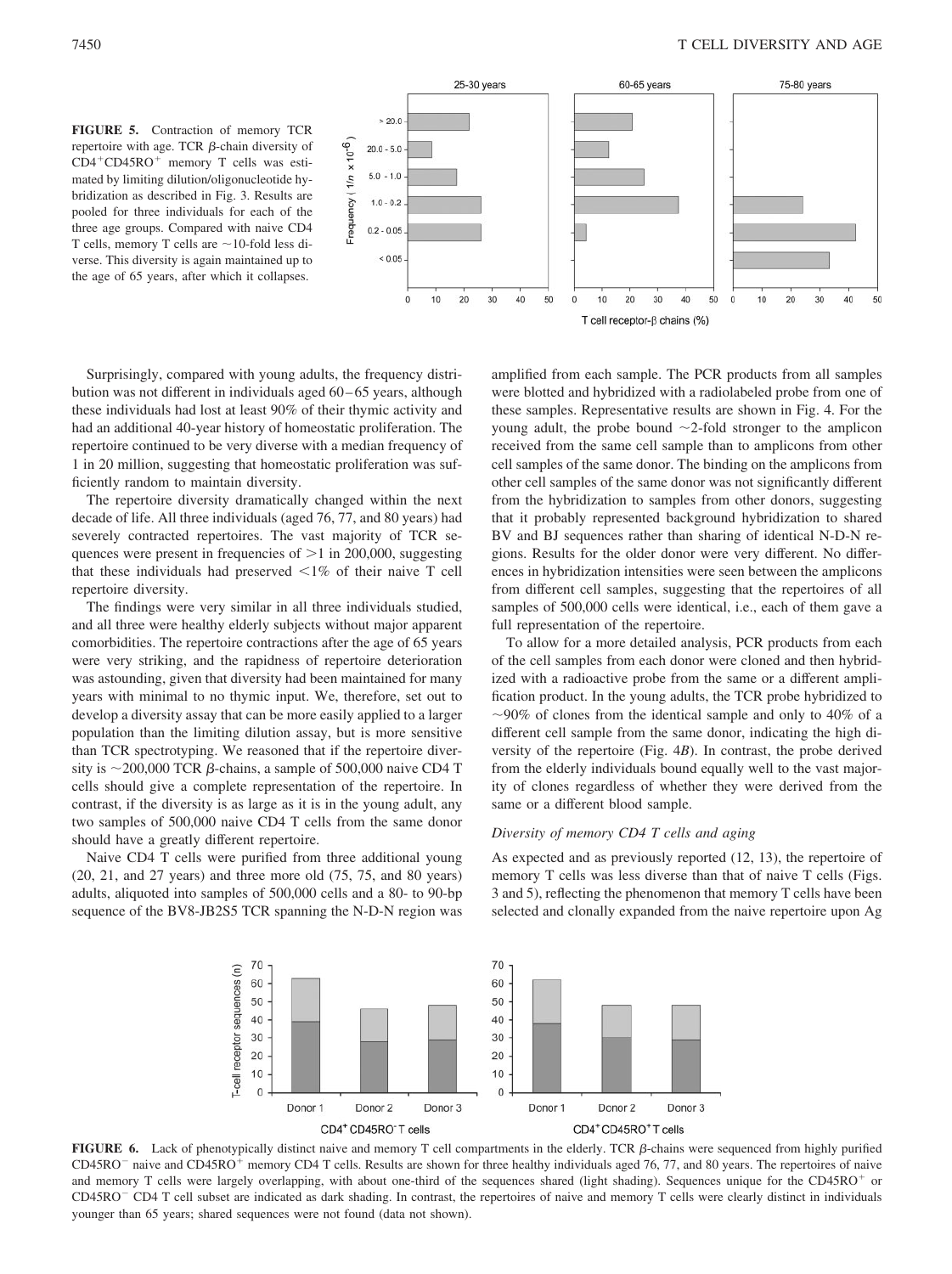encounter. At the level of the TCR  $\beta$ -chain, memory T cells in young adults only showed 5–10% of the diversity seen for naive T cells, and the median frequency was about one in 700,000 (Figs. 3 and 5). This difference also documents that the phenotypic definition of naive and memory T cells is quite accurate. Again, this diversity was well maintained up to the age of 65 years; the overall frequency distribution of memory TCRs was essentially unchanged. Surprisingly, the diversity of memory cells again contracted dramatically between the age of 65 and 75 years, and individuals older than 75 years were left with a rather small repertoire of memory T cells.

After the age of 75 years, the diversities of naive and memory T cells were not markedly different, raising the possibility that the phenotypically defined naive and memory CD4 T cells are not clearly distinct in the elderly, but overlapped and harbored identical TCR sequences. In the 25- to 30-year-old and 60- to 65-yearold individuals, the finding of a TCR sequence shared by naive and memory CD4 T cells was the rare exception. In contrast, in the 75 to 80-year-old individuals, many sequences were found to be shared (Fig. 6). Taken together with the finding of severe repertoire contraction, these data indicate that at this age, naive CD4 T cells are severely depleted, and memory T cells are phenotypically masquerading as naive T cells. Alternatively, the increased homeostatic turnover of naive T cells may be associated with phenotypic shifts.

## **Discussion**

In this manuscript we show that the repertoire of naive CD4 T cells is very well maintained up to the age of 65 years; however, it dramatically dwindles in subsequent years and is severely contracted and not distinguishable from the repertoire of memory T cells at 75– 80 years of age. This finding has important implications. The diverse repertoire of naive T cells is needed to initiate a T cell response to new Ags, e.g., newly emerging viruses, such as severe acquired respiratory syndrome (22); antigenic drift of existing viruses, such as influenza virus (14); or new Ags used in tumor vaccination protocols (23). If the naive repertoire is severely contracted in diversity, the likelihood of finding fitting TCRs to meet new antigenic challenges is minute. Priming of immune responses should, therefore, be attempted as long as diversity is intact, whereas vaccination strategies after that age threshold should focus on boosting existing memory T cell responses.

Because of the enormous diversity of the human TCR repertoire, diversity studies have been extremely difficult to perform. Most of the diversity studies have focused on identifying clonally expanded T cell populations and have described the emerging clonal population as a function of age and/or chronic immune stimulation (15, 24). The most frequently used technique is TCR spectrotyping, which is based on the finding that the frequencies of TCRs with different lengths follow a Gaussian distribution. Deviation from a Gaussian distribution indicates oligoclonality and lack of diversity. These studies have allowed conclusions on the diversity and function of memory T cell populations; clonally expanded T cell populations are frequently characterized by unusual phenotypes as a consequence of senescence (25, 26). However, neither spectrotyping nor phenotypic studies are sensitive enough to ascertain the naive T cell repertoire, which is essential to predict the likelihood of primary T cell responses. There are only two reports on very few individuals that provided a comprehensive in-depth analysis of TCR diversity. Arstila et al. (13) have estimated the diversity in three individuals by completely sequencing a small window of the TCR repertoire and extrapolating the result to the total repertoire. The ages of these three individuals are unknown. The second paper compares the repertoire in six patients with rheumatoid arthritis and seven age-matched controls using a limiting dilution assay that was also used in this study (12). The frequency distribution of TCR  $\beta$ -chains in this later study is very similar to the results obtained for young and middle-aged adults in the study we performed. Both of these studies, as well as the data shown in Figs. 3 and 6 demonstrated that the repertoire of TCR  $\beta$ -chains in the memory T cell population was  $\sim$  10-fold less diverse than that in the naive population. This consistent and clear difference in diversity confirms that the phenotypic definitions of naive and memory CD4 T cells are accurate, and that although phenotype conversions occur, they are the exceptions, not the rule, in CD4 T cells.

One of the surprising findings in our study was that the decline in diversity was not linear, but there appeared to be a threshold age. Up to the age of 65 years, the diversity of the naive T cell population was very high; however, it deteriorated very rapidly after that age. It is unclear what variables determine this threshold. Thymic production, as determined by TREC concentration, declined steadily with age. A recent study of thymic function after autologous bone marrow transplantation documented that the majority of patients after 40 years of age and essentially none of the patients after 50 years of age had sufficient thymic activity to rebuild a naive T cell compartment (27). Homeostatic proliferation that occurred at a frequency of  $0.1-0.4\%$  of all naive T cells therefore appears to be the major source of T cell generation during adult life.

Our data document that diversity up to age 65 years is maintained with minimal to nearly absent thymic production. Homeostatic proliferation that essentially turns over the entire T cell pool within 1–2 years must, therefore, be highly random and unbiased. This scenario rapidly changed after the age of 65 years. There was some additional decline in the frequency of TREC<sup>+</sup> cells after that age; however, this decline, although statistically significant, was minimal. It is possible that even very minimal influx of new thymocytes is sufficient and necessary to maintain diversity, and this is no longer the case after the age of 65 years. Alternatively, individuals over 65 years of age may have increased spontaneous T cell activation and transition of naive T cells into memory cells. Such a mechanism has been shown in animal models, where it was associated with increased T cell turnover, apoptosis, and eventual lymphodepletion (28, 29). Most recently, such a mechanism has also been implied in the depletion of naive CD4 T cells that is characteristic of AIDS (30). In this context, the increased frequency of cycling naive and memory cells in individuals older than 65 years may be interpreted as heightened T cell activation and not an increase in compensatory T cell proliferation.

The findings have immediate implications for clinical management as well as for future research. Despite minimal or no thymic activity in the second half of life, mechanisms exist that are able to sustain a diverse repertoire of naive T cells for many years. During this time, vaccinations against new infectious agents seem sensible, and modifications of the costimulatory conditions and use of adjuvants have the promise to optimize the vaccine response. Additional research needs to focus on ways to extend this steady state of the immune system to later stages of life. As long as this is not achieved, immune priming should be concluded by the age of 65 years, and vaccination in later years should focus on optimizing existing memory T cell responses.

## **Disclosures**

The authors have no financial conflict of interest.